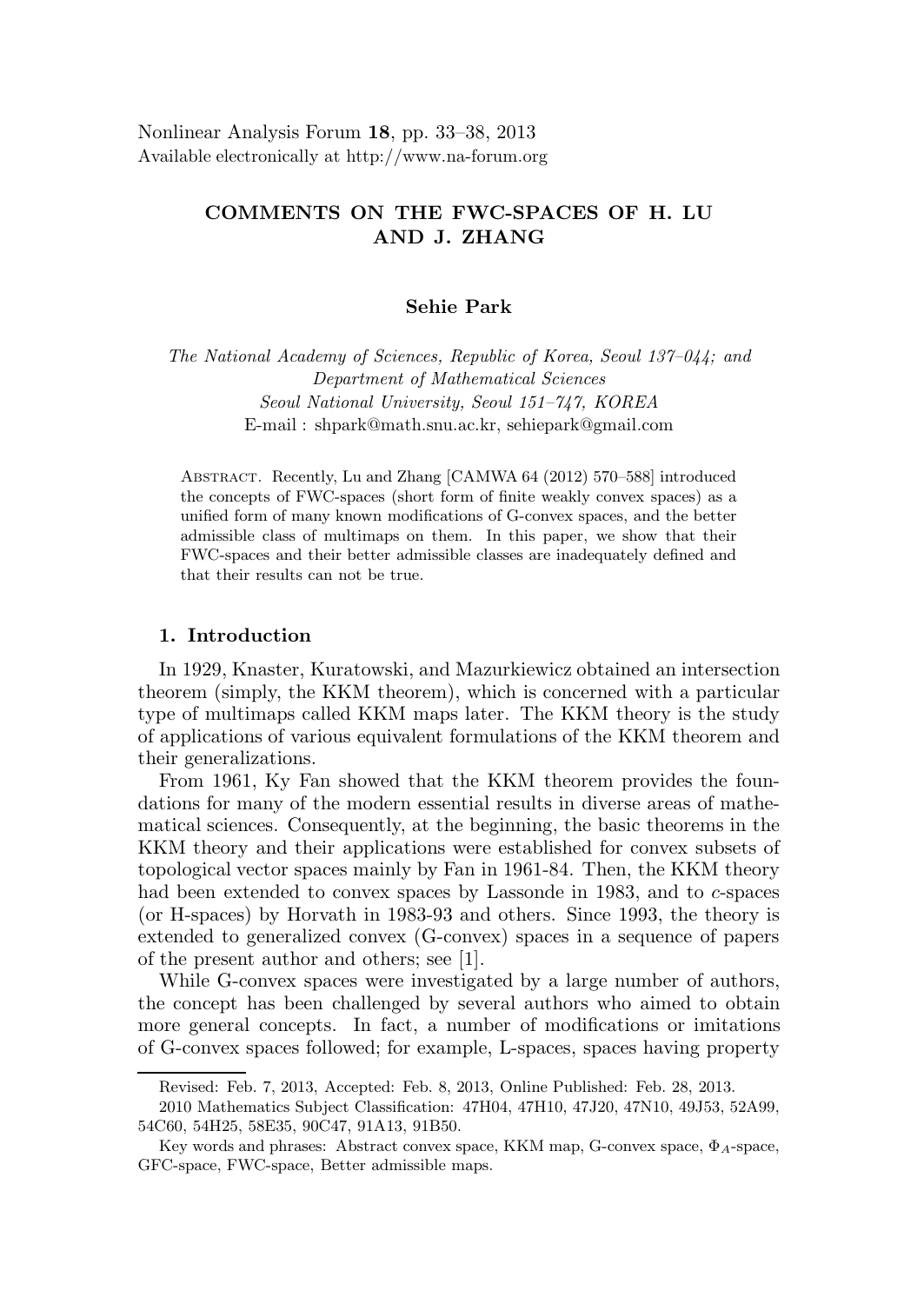(H), FC-spaces, M-spaces, another L-spaces, simplicial spaces, L<sup>∗</sup> -spaces and others. It is known in 2007-2008 [2-7] that all of such examples belong to the class of  $\phi_A$ -spaces.

From 2006, all of the above mentioned classes of spaces are unified to that of abstract convex spaces [8-10], and the KKM theory tends to the research of such new spaces.

In 2012, Lu and Zhang [11] introduced the concepts of FWC-spaces (short form of finite weakly convex spaces) as a unified form of many known modifications of G-convex spaces, and the better admissible class of multimaps on them. They claimed a version of the Fan type section theorem in FWCspaces without any linear and convex structure under much weaker assumptions, and next as its applications, some new coincidence theorems and minimax inequalities in FWC-spaces.

Our aim in this paper is to show that their FWC-spaces and their better admissible classes are inadequately defined and that their results can not be true.

In Section 2, we state that the artificial terminology in [11] can be eliminated. Section 3 deals with the definition of FWC-spaces. In Section 4, we give examples showing that their better admissible class of multimaps on their FWC-spaces is invalid. Section 5 deals with some historical remarks related to the KKM theory.

## 2. Artificial Terminology

In [11], its authors adopted the concepts of compact closure (ccl),

compact interior (cint),

transfer compactly closed-valued (resp., open-valued) multimap, and

λ-transfer compactly lower (resp., upper) semicontinuous function.

These are not practical and hard to construct proper examples. Moreover, it is already known that "compact" or "compactly" in such terminology can be invalidated by adopting the compactly generated extension instead of the original topology of relevant spaces; see [12, 13].

# 3. FWC-spaces

Let  $\langle D \rangle$  denote the set of all nonempty finite subsets of a set D. In 2012 [11], the following is derived:

**Definition** ([11, Def. 2.3]). A triple  $(Y, D; \varphi_N)$  is said to be a finite weakly convex space (shortly, an FWC-space) if Y, D are two nonempty sets and for each  $N = \{u_0, \ldots, u_n\} \in \langle D \rangle$  where some elements in N may be same, there exists a set-valued mapping  $\varphi_N : \Delta_n \to 2^Y$  with nonempty values. When  $D \subset Y$ , the space is denoted by  $(Y \supset D; \varphi_N)$ . In case  $Y = D$ , let  $(Y; \varphi_N) := (Y, Y; \varphi_N).$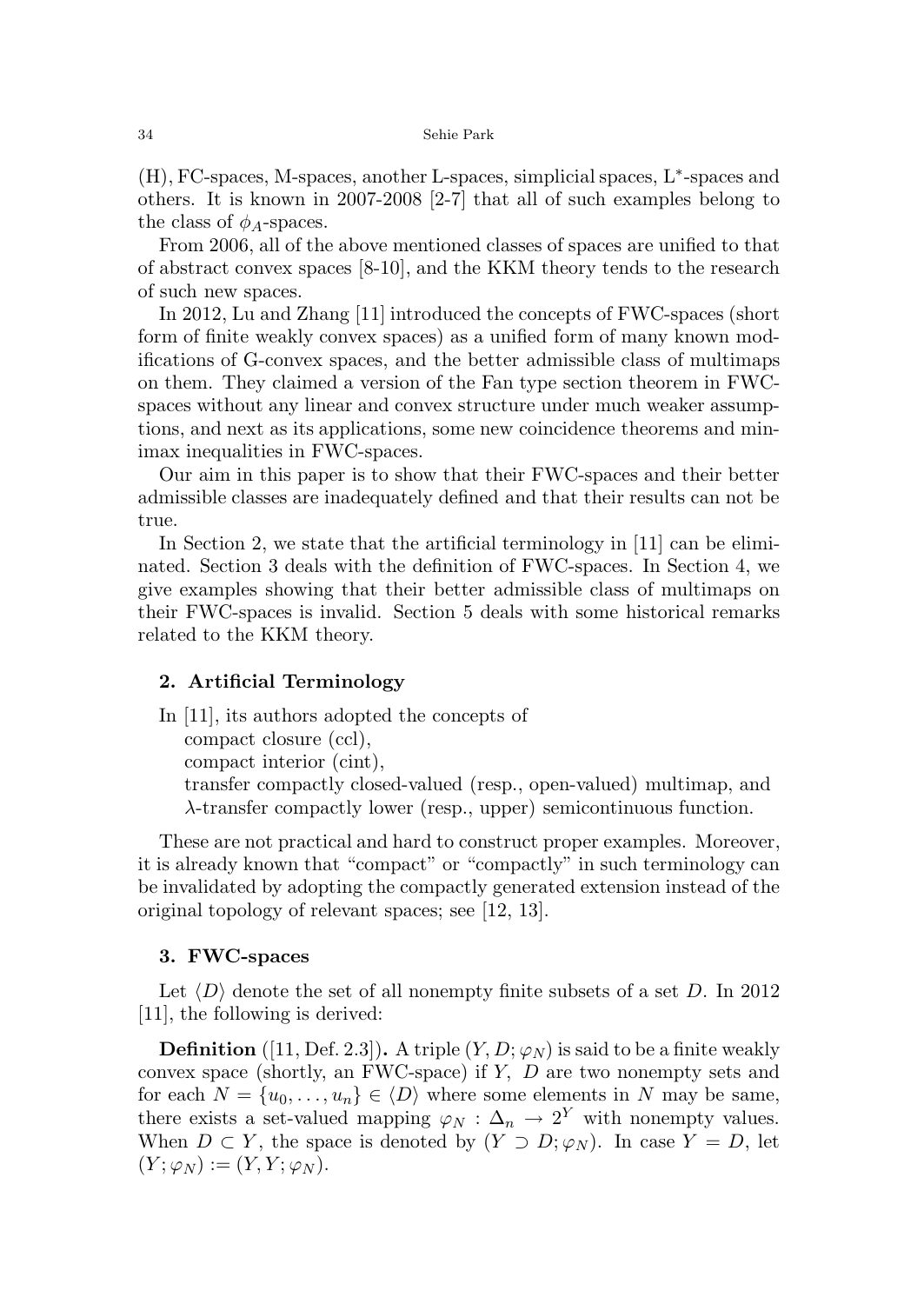Its authors stated: "It is worthwhile noticing that Y and D in Definition 2.3 do not possess any linear, convex and topological structure and so the set-valued mapping  $\varphi_N$  has no continuity requirement. Even Y is a topological space, it is easy to see that convex subsets of topological vector spaces, Lassonde's convex spaces, H-spaces introduced by Horvath, Gconvex spaces introduced by Park and Kim, L-convex spaces introduced by Ben-El-Mechaiekh et al., G-H-spaces introduced by Verma, pseudo H-spaces introduced by Lai et al., GFC-spaces due to Khanh et al., FC-spaces due to Ding, and many other topological spaces with abstract convex structure are all particular forms of FWC-spaces." For the references, see [11]. Here L-spaces are carelessly called L-convex spaces as many people does.

Recall that FC-spaces  $(Y; \varphi_N)$  due to Ding is a particular form of FWCspaces for topological spaces Y and continuous  $\varphi_N$ . According to the definitions of FC-spaces and FWC-spaces, for each  $N = \{u_0, \ldots, u_n\} \in \langle D \rangle$ where some elements in  $N$  may be same, there should be an infinite number of maps  $\varphi_N : \Delta_n \to 2^Y$ .

Note that all of the preceding examples of WFC-spaces are known to be  $\phi_A$ -spaces as follows:

**Definition.** A space having a family  $\{\phi_A\}_{A\in\{D\}}$  or simply a  $\phi_A$ -space

 $(X,D; \{\phi_A\}_{A \in \langle D \rangle})$ 

consists of a topological space  $X$ , a nonempty set  $D$ , and a family of continuous functions  $\phi_A : \Delta_n \to X$  (that is, singular *n*-simplexes) for  $A \in \langle D \rangle$ with the cardinality  $|A| = n + 1$ .

This is first introduced in 2007 and studied in [2-10]. Note that  $\phi_A$ -spaces are correct form of WFC-spaces and belong to the class of KKM spaces (that is, abstract convex spaces satisfying abstract form of the KKM theorem and its open-valued version); see Section 5.

#### 4. Better admissible maps

In [11], the following is given:

**Definition** ([11, Def. 2.4]). Let X be a topological space and  $(Y, D; \varphi_N)$ be an FWC-space. The class  $\mathfrak{B}(Y, D, X)$  of better admissible mappings is defined as follows: a set-valued mapping  $T: Y \to 2^X$  belongs to  $\mathfrak{B}(Y, D, X)$ if and only if for any  $N = \{u_0, \ldots, u_n\} \in \langle D \rangle$  and for any continuous mapping  $\psi: T(\varphi_N(\Delta_n)) \to \Delta_n$ , the composition  $\psi \circ T|_{\varphi_N(\Delta_n)} \circ \varphi_N : \Delta_n \to$  $2^{\Delta_n}$  has a fixed point. When  $Y = D$ , we shall write  $\tilde{\mathfrak{B}}(Y, X)$  instead of  $\mathfrak{B}(Y, D, X)$ .

Its authors stated: "Since Y and D in Definition 2.4 are two nonempty sets which do not possess any linear, convex and topological structure, the class  $\mathfrak{B}(Y, D, X)$  unifies and extends many important classes of mappings, for example, the class  $\mathfrak{A}_{c}^{\kappa}(Y,X)$ , the class  $A(Y,X)$  and the class  $\mathfrak{B}(Y,\overline{X})$ . (For the references, see [11].)"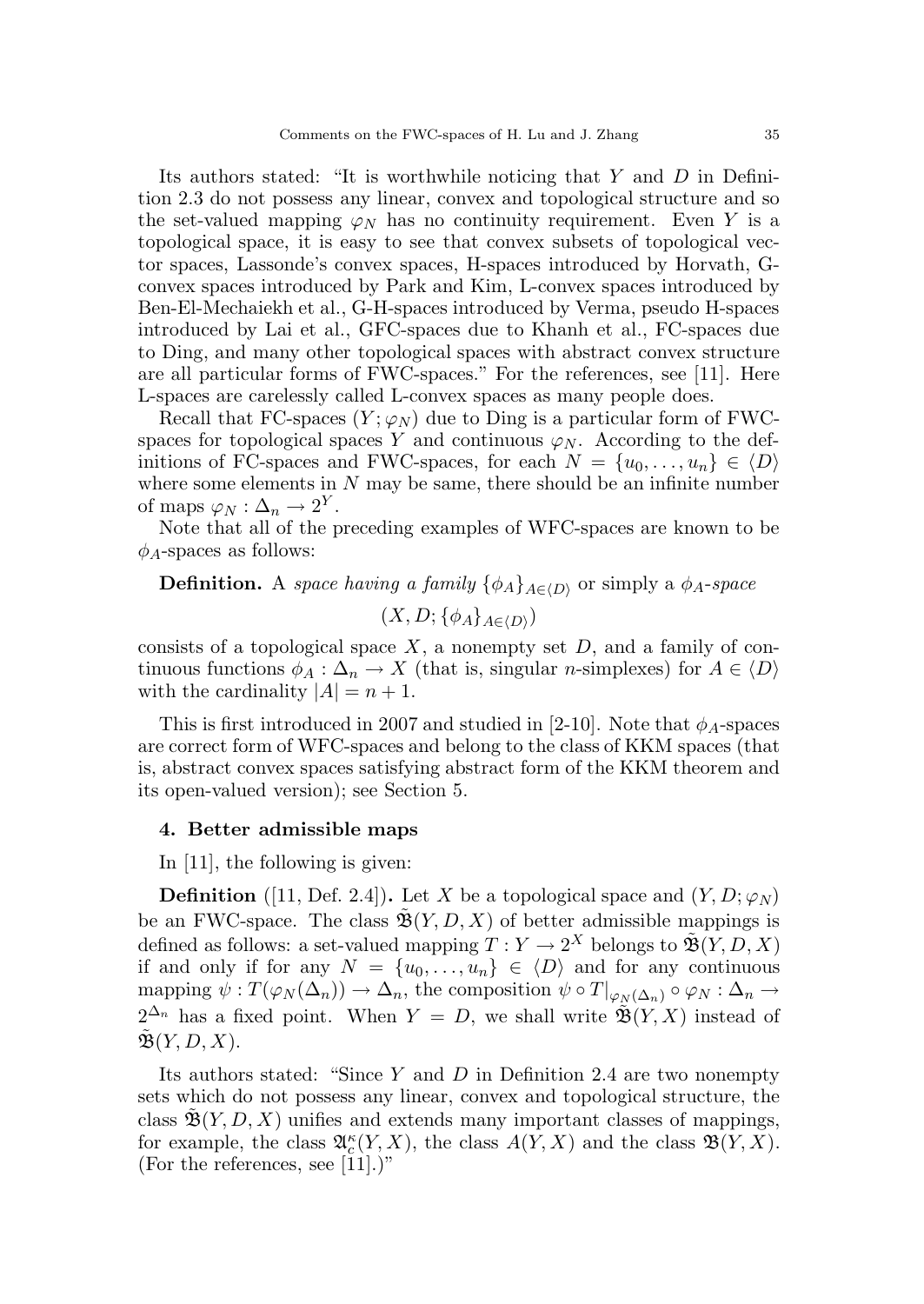36 Sehie Park

Note that these examples are for topological spaces  $Y$ , not for mere set Y. So the authors of [11] did not prepare any proper example of their better admissible class.

We give an example for the class:

**Exmaple 1.** Let X be a topological space,  $(Y, D; \varphi_N)$  an FWC-space, and  $T: Y \to 2^X$  a constant map such that  $T(y) = A \in 2^X$  for all  $y \in Y$ . Then  $T(\varphi_N(\Delta_n)) = A$ . For any continuous mapping  $\psi : T(\varphi_N(\Delta_n)) \to \Delta_n$ , we have  $\psi(A) \subset \Delta_n$ . For any  $a \in \psi(A)$ , we have  $T(\varphi_N(a)) = A$  and hence

$$
a \in \psi(A) = \psi \circ T|_{\varphi_N(\Delta_n)} \circ \varphi_N(a).
$$

Therefore  $T \in \tilde{\mathfrak{B}}(Y, D, X)$ .

Remark. There are examples showing that the definitions of FWC-spaces and the above better admissible classes are not adequate.

**Exmaple 2.** Let X be a topological space,  $(Y, D; \varphi_N)$  an FWC-space, and  $T: Y \to X$  a single-valued non-constant map. Choose two different points p,  $q \in Y$  such that  $T(p) \neq T(q)$ . Choose two different points  $a, b \in \Delta_n$ . Since  $\varphi_N : \Delta_n \to 2^Y$  can be arbitrarily chosen, suppose that

$$
\varphi_N(a) = \{p\}, \ \varphi_N(b) = \{q\}, \ and \ \varphi_N(x) = \{p, q\} \ \ if \ \ x \notin \{a, b\}
$$

and hence  $\varphi_N(\Delta_n) = \{p, q\} \subset Y$ .

Then  $T(\varphi_N(\Delta_n)) = \{T(p), T(q)\}.$  Let  $\psi : T(\varphi_N(\Delta_n)) \to \Delta_n$  be a continuous map such that  $\psi(T(p)) = b$ ,  $\psi(T(q)) = a$ . Then  $\psi \circ T|_{\varphi_N(\Delta_n)} \circ \varphi_N$  is fixed point free.

In fact, suppose  $x \in \psi \circ T \circ \varphi_N(x)$  where  $x \in \{a, b\}$  = Range of  $\psi$ . Then  $a \in \psi \circ T \circ \varphi_N(a) = \psi \circ T(\{p\}) = \{b\}, b \in \psi \circ T \circ \varphi_N(b) = \psi \circ T(\{q\}) = \{a\},\$ which contradict  $a \neq b$ .

This shows  $T \notin \mathfrak{B}(Y, D, X)$ .

**Remark.** Even Y is a topological space and T is continuous (hence belongs to  $\mathfrak{A}_{c}^{\kappa}(Y,X)$ , this example shows that Definitions 2.3 and 2.4 of [11] are not well-defined. Therefore the other results in [11] can not be true.

The correct form of the better admissible maps due to the present author is defined as follows:

**Definition.** Let  $X$  and  $Y$  be topological spaces. We define the better admissible class  $\mathfrak{B}$  of multimaps from X into Y as follows:

 $F \in \mathfrak{B}(X,Y) \iff F : X \multimap Y$  is a map such that, for any natural  $n \in \mathbb{N}$ , any continuous function  $\phi : \Delta_n \to X$ , and any continuous function  $p: F\phi(\Delta_n) \to \Delta_n$ , the composition

$$
\Delta_n \xrightarrow{\phi} \phi(\Delta_n) \subset X \xrightarrow{F} F\phi(\Delta_n) \xrightarrow{p} \Delta_n
$$

has a fixed point.

Recently, the present author observed [18] that at least twenty seven papers of other authors are concerned with our better admissible maps.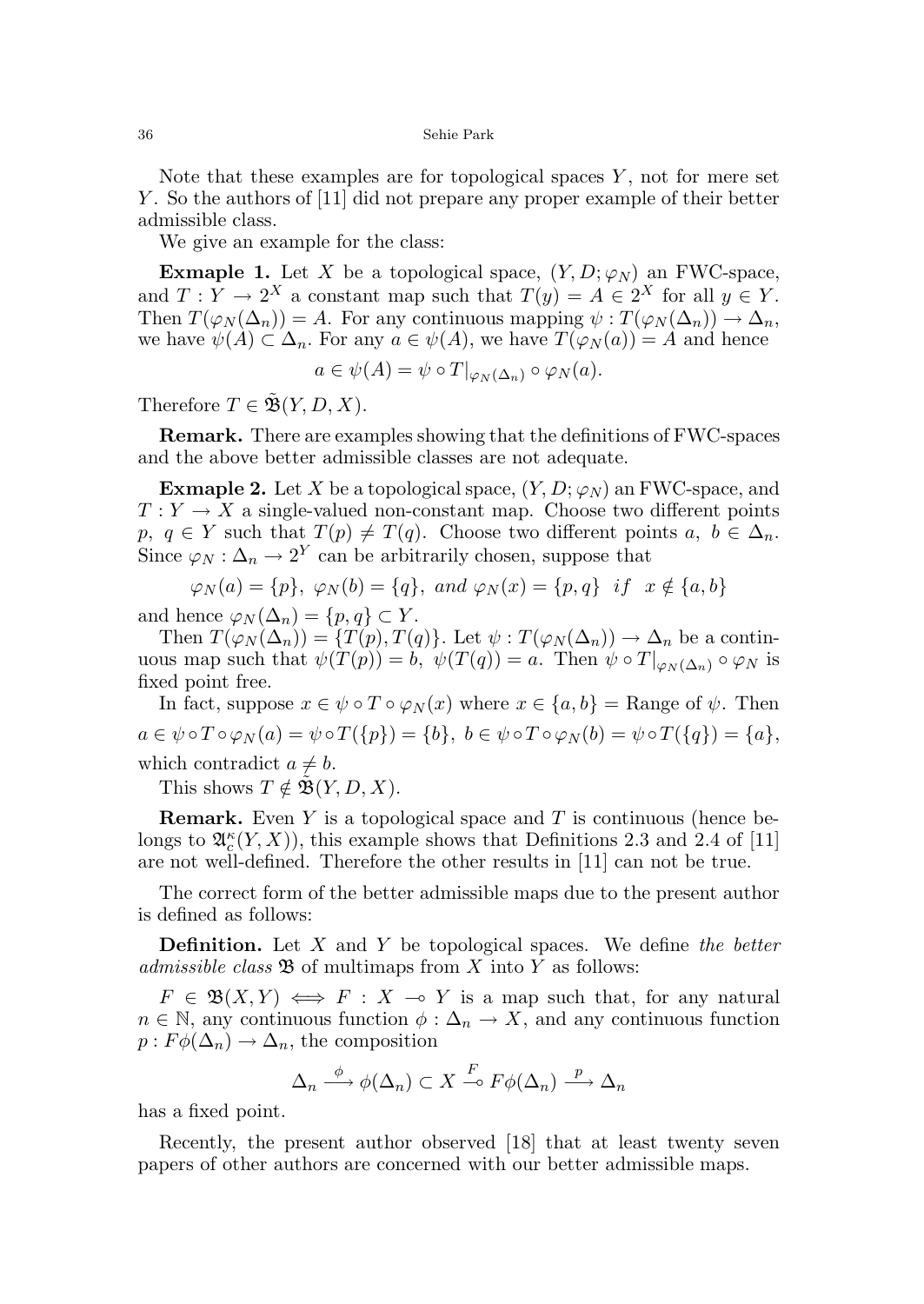#### 5. Historical Remarks

The paper [11] does not reflect recent studies on the KKM theory.

In 2006-09, we proposed new concepts of abstract convex spaces and the (partial) KKM spaces which are proper generalizations of G-convex spaces and adequate to establish the KKM theory; see [8-10] and the references therein.

**Definition.** An abstract convex space  $(E, D; \Gamma)$  consists of a topological space E, a nonempty set D, and a multimap  $\Gamma : \langle D \rangle \longrightarrow E$  with nonempty values  $\Gamma_A := \Gamma(A)$  for  $A \in \langle D \rangle$ .

The partial KKM principle for an abstract convex space is an abstract form of the classical KKM theorem. A partial KKM space is an abstract convex space satisfying the partial KKM principle. A KKM space is an abstract convex space satisfying the partial KKM principle and its "open" version. Now the KKM theory becomes the study of spaces satisfying the partial KKM principle.

In our work [10], we clearly derive a sequence of a dozen statements which characterize the KKM spaces and equivalent formulations of the partial KKM principle. As their applications, we add more than a dozen statements including generalized formulations of von Neumann minimax theorem, von Neumann intersection lemma, the Nash equilibrium theorem, and the Fan type minimax inequalities for any KKM spaces. Consequently, [10] unifies and enlarges previously known several proper examples of such statements for particular types of KKM spaces.

The origin of the better admissible class  $\mathfrak{B}$  of multimaps is given in [14, 15] as a generalization of the admissible class  $\mathfrak{A}_{c}^{\kappa}$  due to Park earlier. Later, for topological spaces X and Y, we defined the "better" admissible class  $\mathfrak{B}$ of maps from X into Y [16-18]. A number of authors imitated our definition, sometimes incorrectly; see [18].

Finally, we believe that any reputed journal should clarify certain incorrect papers in their publications.

#### References

- [1] S. Park, Ninety years of the Brouwer fixed point theorem, Vietnam J. Math. 27 (1999), 193–232.
- [2] S. Park, Various subclasses of abstract convex spaces for the KKM theory, Proc. Nat. Inst. Math. Sci. 2(4) (2007), 35–47.
- [3] S. Park, Comments on some abstract convex spaces and the KKM maps, Nonlinear Anal. Forum 12 (2007), 125–139.
- [4] S. Park, Comments on recent studies on abstract convex spaces, Nonlinear Anal. Forum 13 (2008), 1–17.
- [5] S. Park, Comments on the KKM theory on  $\phi_A$ -spaces, PanAmerican Math. J. 18 (2008), 61–71.
- [6] S. Park, Remarks on KKM maps and fixed point theorems in generalized convex spaces, CUBO, Math. J. 10 (2008), 1–13.